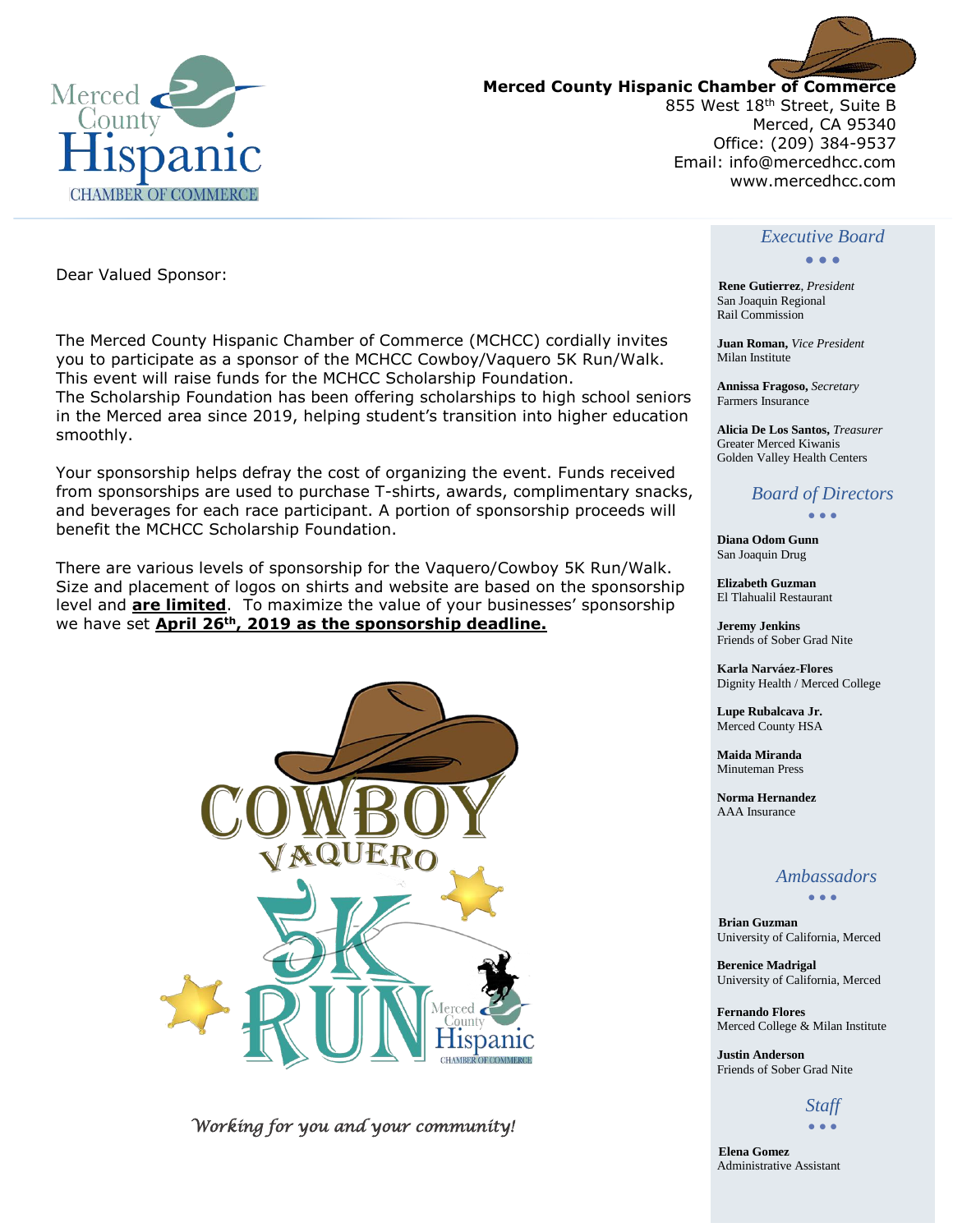



**Merced County Hispanic Chamber of Commerce** 855 West 18<sup>th</sup> Street, Suite B Merced, CA 95340 Office: (209) 384-9537 Email: info@mercedhcc.com www.mercedhcc.com

# **Sponsorship Form**

### **The Merced County Hispanic Chamber of Commerce**

Thank you for supporting the Merced County Hispanic Chamber of Commerce goal to improve economic development for ALL Businesses in Merced County.

## **Organization/Sponsor Information (please print or type)**

| <b>Business Name</b>                                                                 |                                                                          |
|--------------------------------------------------------------------------------------|--------------------------------------------------------------------------|
| <b>Contact Person</b>                                                                |                                                                          |
| <b>Address</b>                                                                       |                                                                          |
| Phone 1   Phone 2                                                                    |                                                                          |
| Email                                                                                |                                                                          |
| <b>Sponsorship formation:</b>                                                        |                                                                          |
| I (we) would like to support MCHCC 5K Cowboy/Vaquero Run through a (please indicate) |                                                                          |
| a. Gold Level: \$2,000 or more $\Box$                                                | <b>b.</b> Silver Level: \$1,000 or more $\Box$                           |
| c. Bronze Level: \$500 or more $\Box$                                                | d. Community Friend: \$_______                                           |
|                                                                                      |                                                                          |
|                                                                                      | Please complete this form and return to:                                 |
|                                                                                      | <b>Merced County Hispanic Chamber of Commerce</b>                        |
|                                                                                      | ATTN: MCHCC 5K Cowboy/Vaquero Run/Walk                                   |
|                                                                                      | P.O. Box 2246                                                            |
|                                                                                      | Merced, CA 95344                                                         |
|                                                                                      | Please make checks payable to Merced County Hispanic Chamber of Commerce |
|                                                                                      | Tax ID #: 77-0198049                                                     |
|                                                                                      | If you have any questions, please contact:                               |
| <b>Annissa Fragoso, Secretary</b>                                                    | Elena Gomez, Administrative Assistant                                    |
| (209) 628-2920                                                                       | (209) 384-9537                                                           |
| afragoso@farmersagent.com                                                            | egomez@mercedhcc.com                                                     |